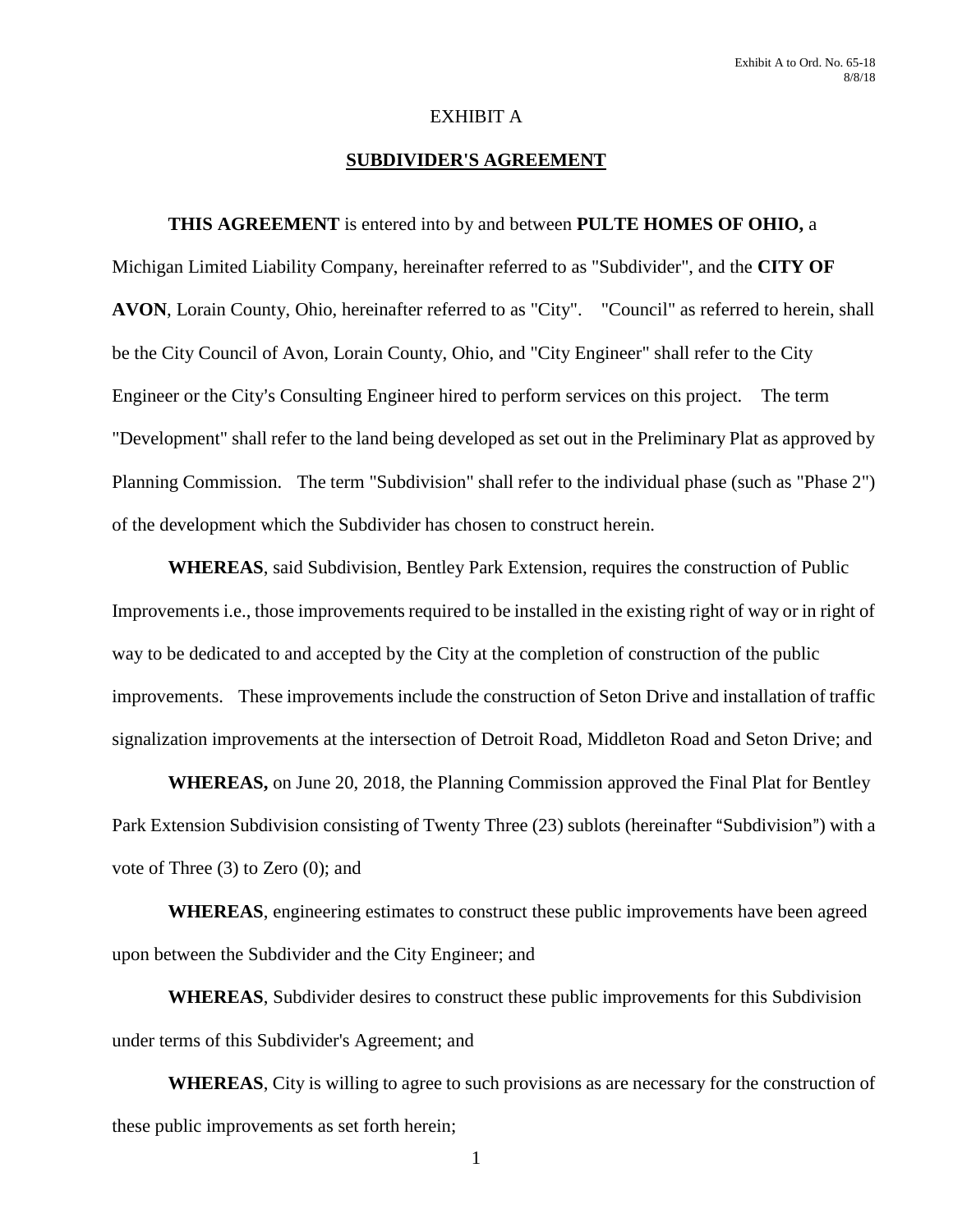# **NOW, THEREFORE, THE FOLLOWING IS HEREBY AGREED TO BY AND BETWEEN THE SUBDIVIDER AND THE CITY OF AVON, LORAIN COUNTY, OHIO:**

## 1. Construction of Public improvements.

The Subdivider is to construct and install according to plans and specifications, all public improvements shown and set forth in the Final Plat for Bentley Park Extension Subdivision as presented to Planning Commission on June 20, 2018. Said construction and installation shall be a prerequisite to obtaining any occupancy permits. Subdivider's obligation to construct said public improvements shall not be conditioned upon sale of lots in this Subdivision.

## 2. Engineer's Estimated Cost of Public improvements.

The City Engineer has reviewed the estimated costs of construction of public improvements as submitted by the Subdivider's Engineer and concurs with said estimated cost in the amount of One Million Four Hundred Forty Thousand Seven Hundred Fifty One and 45/100 (\$1,440,751.45) Dollars.

## 3. Performance Bond Agreement.

Prior to the commencement of construction of public improvements, Subdivider shall request a preconstruction meeting. Forty-Eight (48) hours prior to the preconstruction meeting, the Subdivider shall provide a financial guarantee of performance to the Finance Director of the City of Avon in the form of a Performance Bond, a copy of which is attached hereto as Exhibit A-1, or a bond with substantially the same effect, in the amount of One Million Five Hundred Eighty Four Thousand Eight Hundred Twenty Six and 00/100 (\$1,584,826.00) Dollars which is One Hundred Ten (110%) percent of the total Engineer's estimate of costs. In lieu of a bond, (a) a letter of credit, drawn on a federally insured financial institution, payable to the City, (b) cash, (c) certificates of deposit conditionally assigned to the City made by a federally insured financial institution or (d) a combination of these items, in that total amount, may be delivered to the City. No construction of public improvements shall commence until said financial guarantee of performance has been provided to, and approved by,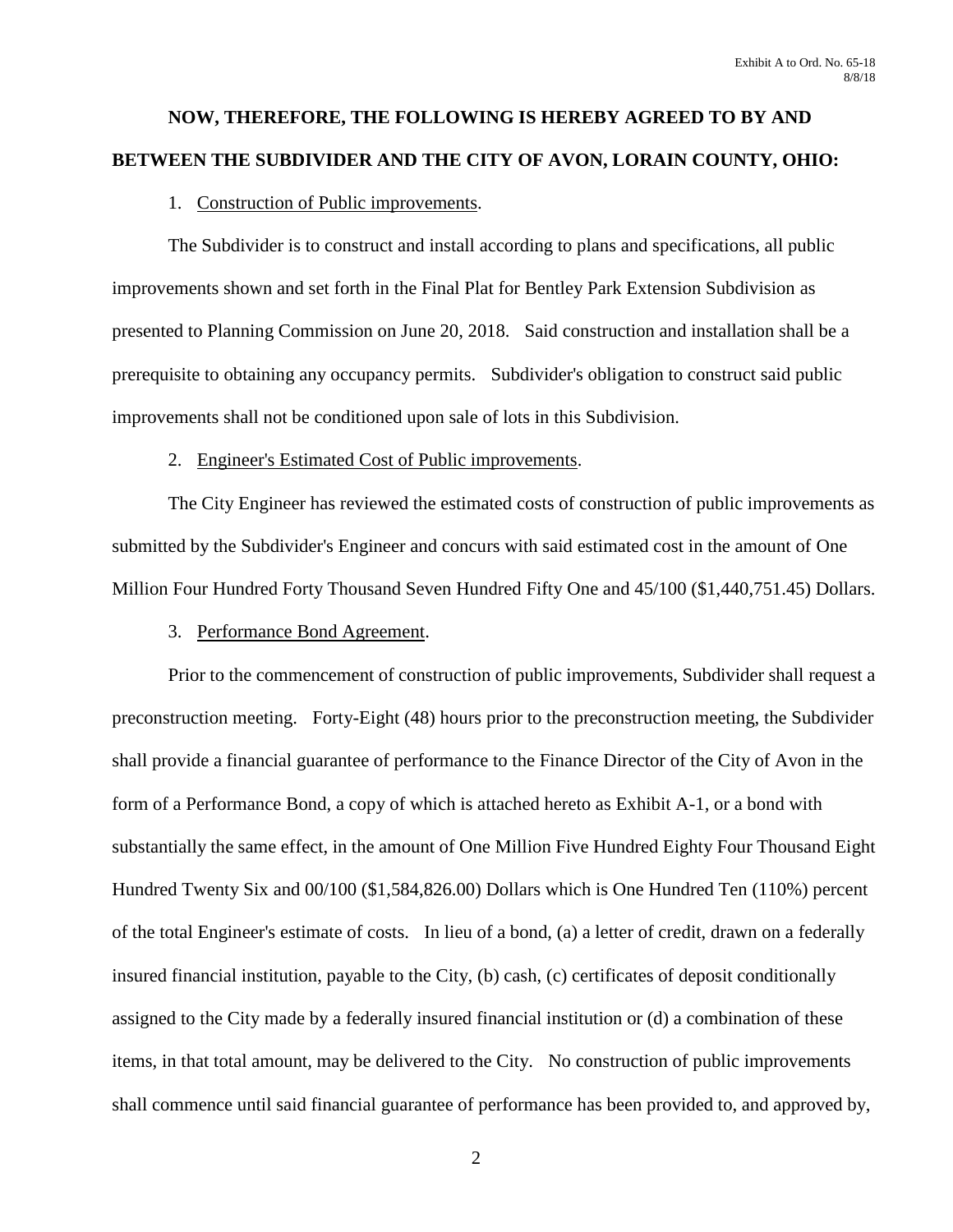the Finance Director. This financial guarantee shall be released to Subdivider upon completion of all public improvements to be accepted by the City for this phase of the Development to the satisfaction of the City Engineer and upon passage of an ordinance by Council accepting the public improvements.

#### 4. Deposit for Engineering, Construction Inspection, and Material Testing Fees.

Prior to this Subdivider's Agreement being placed on Council's agenda for approval by ordinance, the Subdivider shall deposit the sum of Eighty Six Thousand Four Hundred Forty Five and 09/100 (\$86,445.09) Dollars with the Finance Director of the City of Avon to cover the engineering fees commensurate with the work performed, including construction inspection and material testing fees. Should actual expenses exceed the required deposit, the City reserves the right, at any time, to demand additional funds be deposited under this section to cover current or future engineering, construction inspection, and material testing fees. Failure to make the required deposits with the Finance Director within three (3) business days of said Director's written request shall constitute and be considered cause for the City to suspend any further development work by the Subdivider until such time as the Subdivider is in full compliance with this Section. The City shall not accept public improvements in any Subdivision until all engineering, construction inspection and material testing fees have been paid.

Any deposit over and above actual expenses for engineering in this Phase of the Subdivision shall be retained by the City and shall be released to the Subdivider only after the completion of all public improvements for the entire Development to the satisfaction of the City Engineer.

## 5. Stabilization Deposit.

Prior to this Subdivider's Agreement being placed on Council's agenda for approval by ordinance, the Subdivider shall deposit the sum of One Thousand One Hundred Fifty and 00/100 (\$1,150.00) Dollars (\$50 x 23 sublots) with the Finance Director of the City of Avon for stabilization costs set forth in ACO  $$1052.11(b)$ .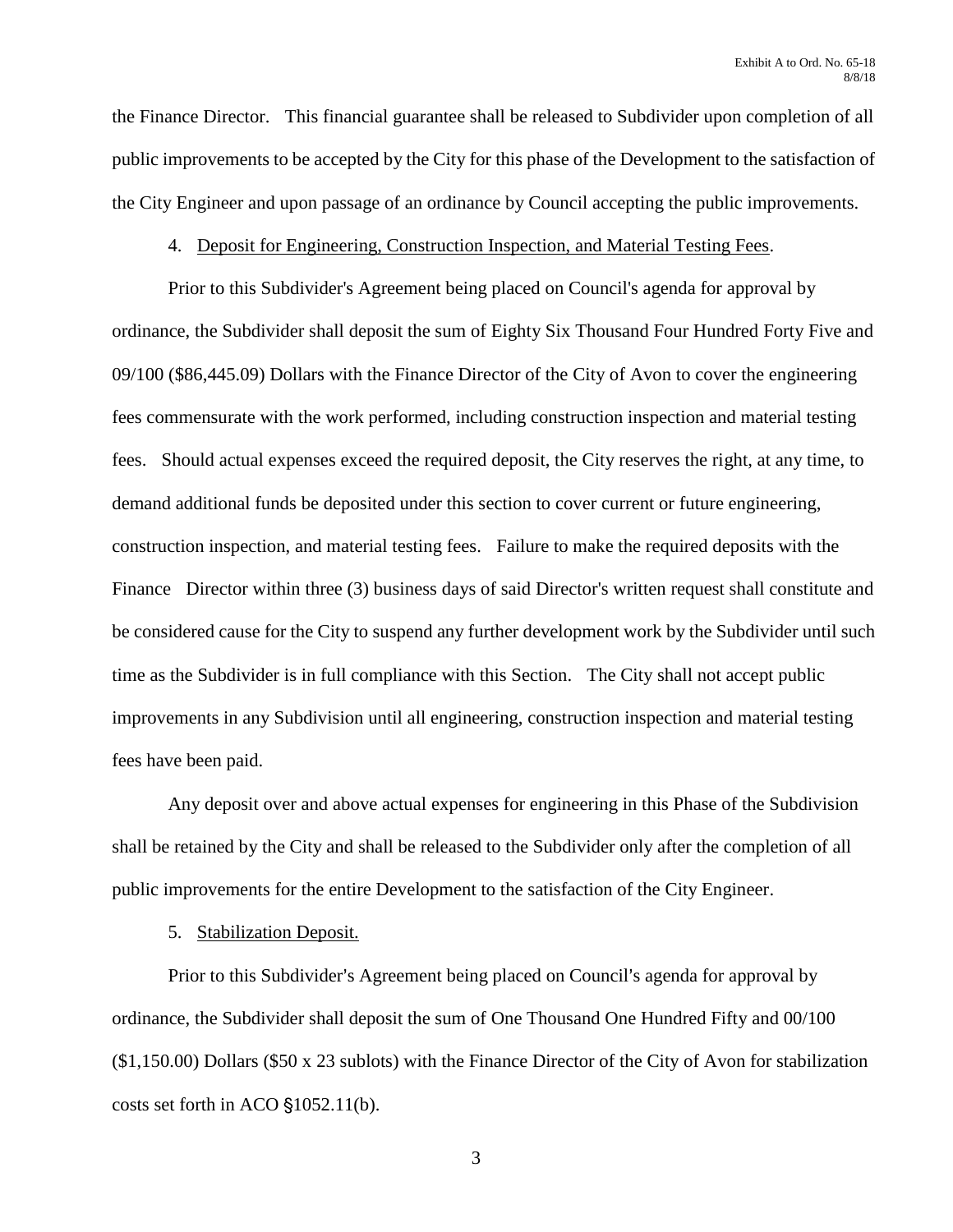## 6. Stormwater Inspection.

Prior to this Subdivider's Agreement being placed on Council's agenda for approval by ordinance, the Subdivider shall deposit the sum of One Thousand Five Hundred (\$1,500.00) Dollars with the Finance Director of the City of Avon for the stormwater inspection fee required under ACO  $$1052.11(c).$ 

#### 7. Deposit for Legal Fees.

Prior to this Subdivider's Agreement being placed on Council's agenda for approval by ordinance, the Subdivider shall deposit the sum of Two Thousand Five Hundred and 00/100 (\$2,500.00) Dollars with the Finance Director of the City of Avon to cover the legal expenses commensurate with the work performed. Should actual expenses exceed the required deposit, the City reserves the right, at any time, to demand additional funds be deposited under this section to cover current or future legal fees. Failure to make the required deposits with the Finance Director within three (3) business days of said Director's written request shall constitute and be considered cause for the City to suspend any further development work by the Subdivider until such time as the Subdivider is in full compliance with this Section. The City shall not accept public improvements in any Subdivision until all legal fees have been paid. Any deposit over and above actual legal expenses for this Phase of the Subdivision shall be retained by the City and shall be released to the Subdivider only after the completion of all public improvements for the entire Development to the satisfaction of the City Engineer and the Law Director.

## 8. Deposit for Miscellaneous Costs.

In order to provide the City with adequate funds to cover miscellaneous costs incurred by the City relating to this Subdivision, the Subdivider shall deposit the sum of Five Thousand and 00/100 (\$5,000.00) Dollars with the Director of Finance of the City of Avon. This deposit shall be made prior to an ordinance to accept public improvements pertinent to the Subdivision being placed on Council's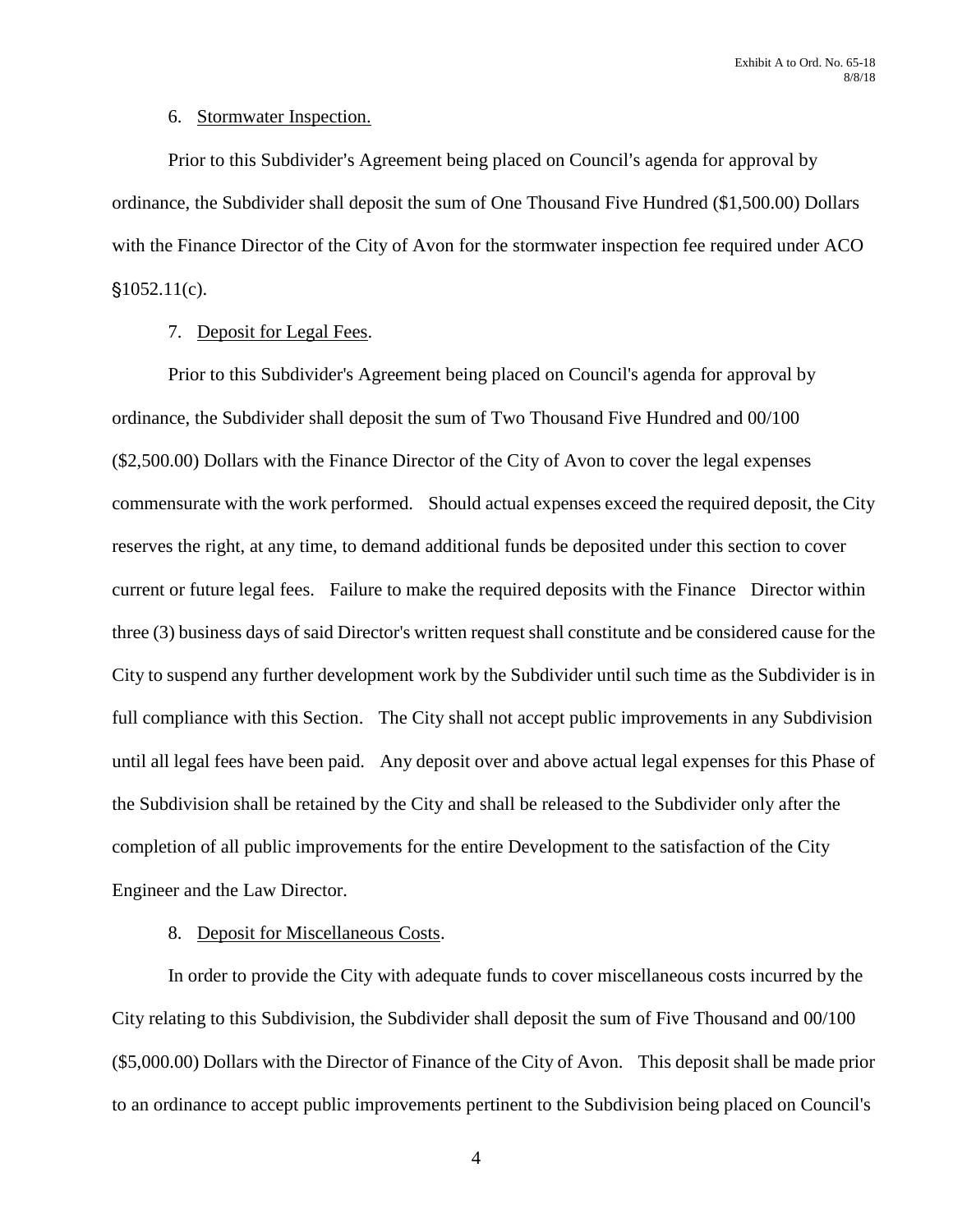agenda for action. This deposit shall be held by the Director of Finance for a period of three (3) years from the date of Council's acceptance of the public improvements in said Subdivision by ordinance.

#### 9. Indemnification and Liability Insurance.

The Subdivider hereby agrees to hold the City of Avon, its officers, directors, agents and employees harmless and to indemnify them against all claims, expenses and liability as a result of loss or injury arising out of the clearing of land or construction of the Subdivision and public improvements.

Prior to the commencement of any construction on the Subdivision site, Subdivider agrees to provide the City with proof of One Million (\$1,000,000.00) Dollars liability insurance protecting the City from liability arising out of the development of the Subdivision and public improvements. Subdivider shall not allow this insurance to expire earlier than the effective period of any maintenance bond, and shall provide a copy of the insurance policy to remain, at all times, with the Director of Finance of the City.

## 10. Title Insurance.

Prior to recording of the final Plat, the Subdivider shall furnish title insurance in the amount of One Hundred Thousand (\$100,000.00) Dollars, covering the lands to be dedicated to the City of Avon as indicated on the final Plat and showing the unencumbered, legal title to such dedicated lands in the name of the City when the final Plat is filed for record.

## 11. Maintenance Bond.

Prior to being placed on Council's agenda for acceptance of public improvements in this Subdivision, Subdivider shall deposit with the Director of Finance a Three (3) year maintenance bond for streets, pavement, storm and sanitary sewers, water systems, street lighting systems and facilities appurtenant thereto in the amount of One Hundred Forty Four Thousand Seventy Five and 00/100  $($144,075.00)$  Dollars, which represents ten percent  $(10\%)$  of the estimated cost of said public improvements.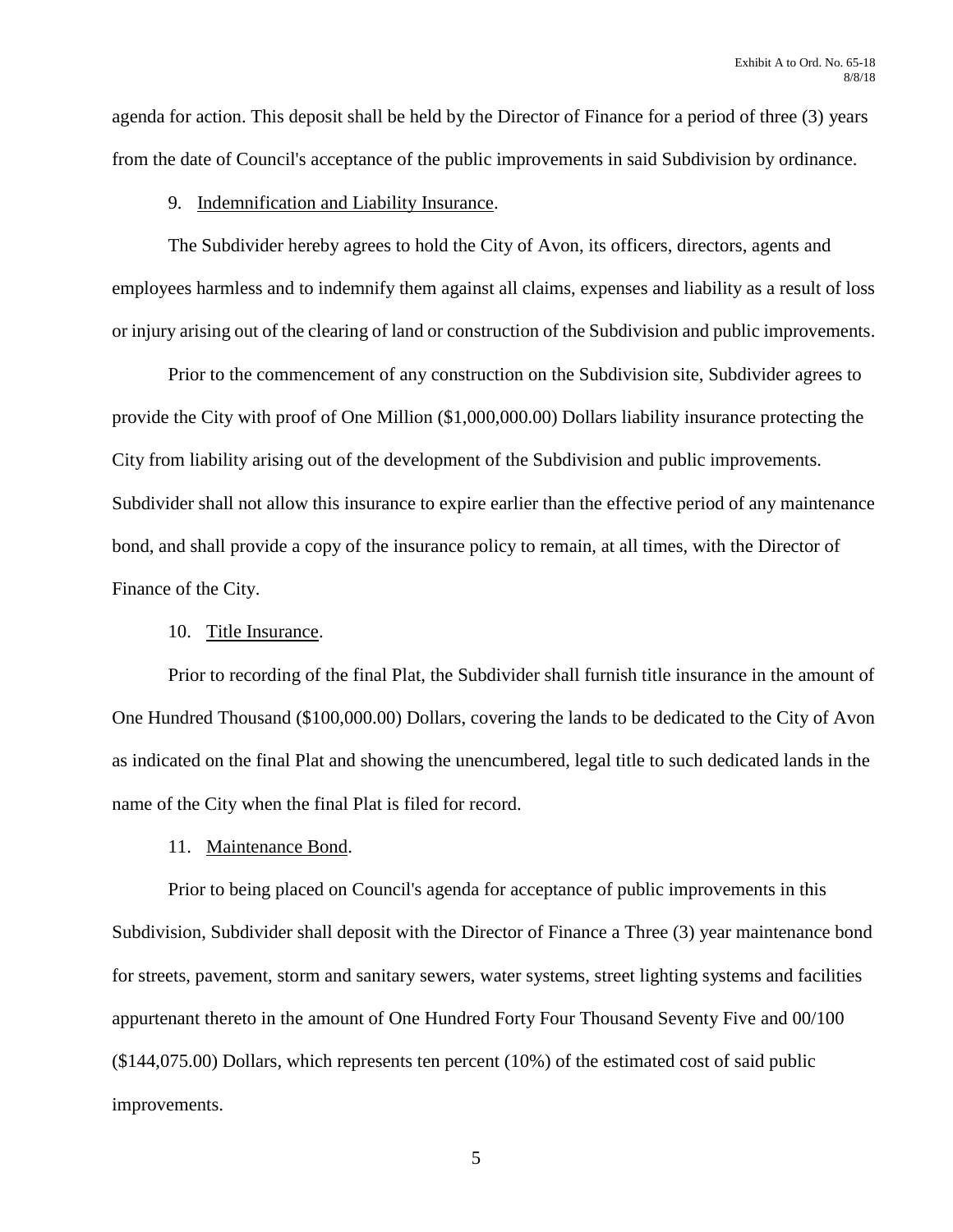#### 12. Sidewalk Deposit.

Subdivider's estimated cost for sidewalk is Forty Seven Thousand Two Hundred Fifty and 00/100 (\$47,250.00) Dollars. Should sidewalks not be completed at the time of acceptance of public improvements by City Council, the Subdivider shall deposit with the Office of the Director of Finance a cash deposit in the amount of Seventy Thousand Eight Hundred Seventy Five and 00/100 (\$70,875.00) Dollars, which is 150% of the Subdivider's estimate for construction of sidewalks. This deposit must be made prior to Council placing an ordinance to accept public improvements pertinent to the Subdivision on its agenda. The Subdivider will be entitled to incremental refunds of 25% of the total amount deposited upon installation of each quarter (3) of the total sidewalk to be installed and upon verification of same by the Service Director.

Subdivider must install sidewalks throughout the Subdivision within Thirty (30) months of the date in which the City passes an ordinance accepting public improvements. In the event that sidewalks are not installed within this period, the sidewalk deposit shall be forfeited and the City shall install the sidewalks and charge to the Subdivider any additional costs incurred not covered by the sidewalk deposit.

#### 13. Tree Deposit.

Prior to an ordinance being placed on Council's agenda for acceptance of public improvements in this subdivision, Subdivider will deposit with the Finance Director of the City of Avon the sum of Six Thousand Three Hundred Twenty Five and 00/100 (\$6,325.00) Dollars to assure compliance with the requirement of planting of One  $(1)$  tree per sublot (\$275 x 23) in the Subdivision. The deposit will be refunded by the Finance Director upon verification by the Service Director that trees have been planted in compliance with this Agreement and the Codified Ordinances of the City of Avon.

#### 14. Deposit for Street and Traffic Control Signage and Pavement Markings.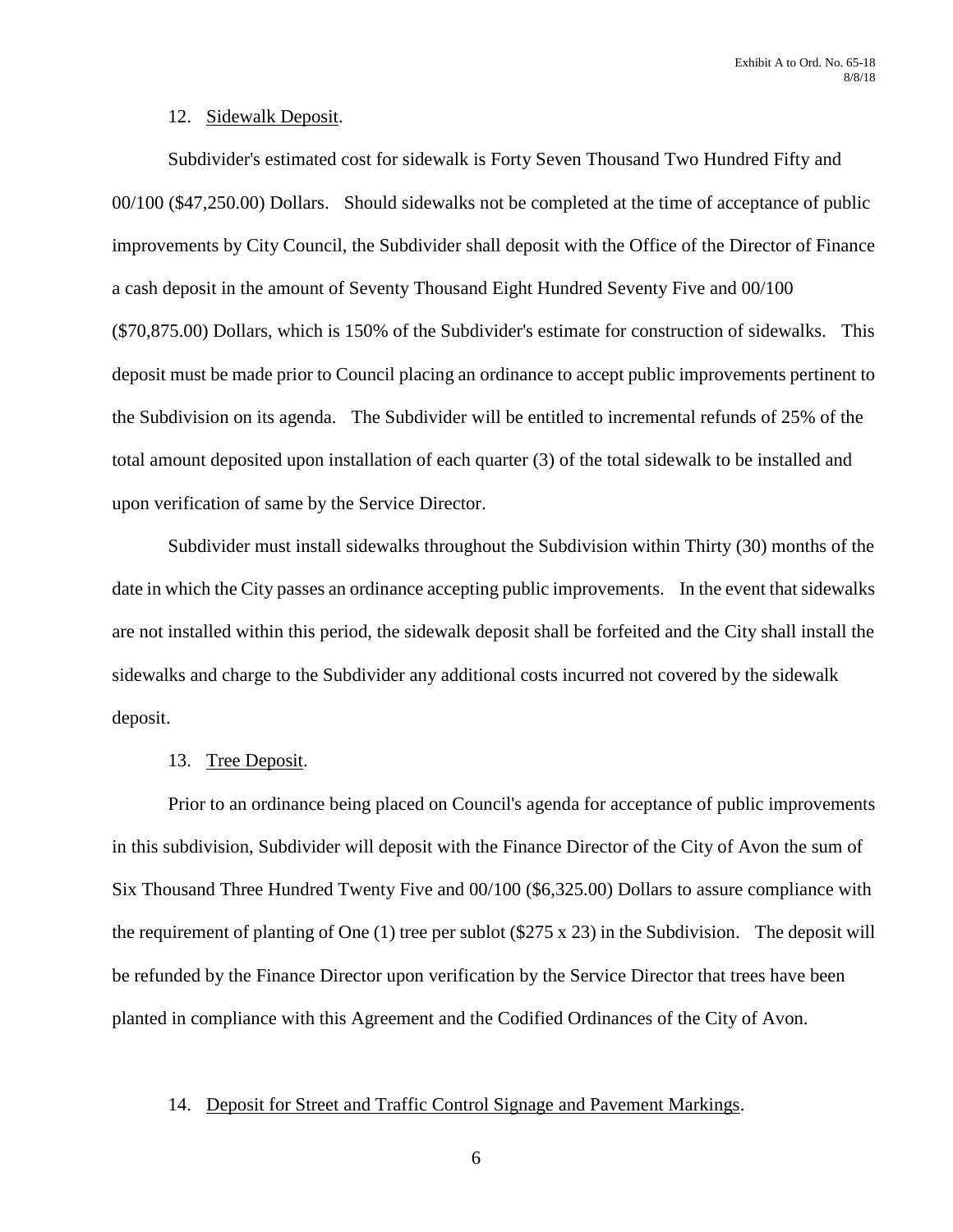Prior to an ordinance being placed on Council's agenda for acceptance of public improvements in this subdivision, Subdivider shall deposit with the Director of Finance the amount of One Thousand One Hundred Fifty and 00/100 (\$1,150.00) Dollars (23 lots x \$50.00 per lot). The deposit shall be held by the City for a two (2) year period commencing with the passage of the ordinance accepting the public improvements. In the event the Subdivider fails to comply as required herein, said sum shall be expended by the City exclusively for the costs of placement of street and traffic control signage and pavement markings as shall be determined by the Director of Public Safety, within the Subdivision and shall be based on current City Standards. At the expiration of this Two (2) year period, any amount remaining on deposit with the City shall be refunded to the Subdivider with the approval of the Safety Director.

#### 15. Mechanical Traffic Control Devices.

The Subdivider is installing a mechanical traffic control system at the intersection of Middleton Road, Detroit Road and Seton Drive as part of this Subdivision. Subdivider Engineer's estimate of the cost of said system is included in the total engineer's estimate and is covered by the Performance Bond called for in Paragraph 3, above.

## 16. Sublots Within Floodplain.

Subdivider agrees to obtain a conditional letter of map revision (CLOMR) for any land which is located within a special flood hazard area (SFHA) prior to the commencement of any work in said area. Said conditional letter of map revision (CLOMR) shall be granted by the Federal Emergency Management Agency (FEMA) and be supported by an appropriate hydrologic and hydraulic analysis. In any case, Subdivider agrees to obtain a letter of map revision (LOMR) from FEMA prior to an ordinance being placed on Council's agenda for acceptance of public improvements in this Subdivision. The Subdivider must comply with all design standards set forth in Chapters 1050, 1051 and 1464 of the Avon Codified Ordinances.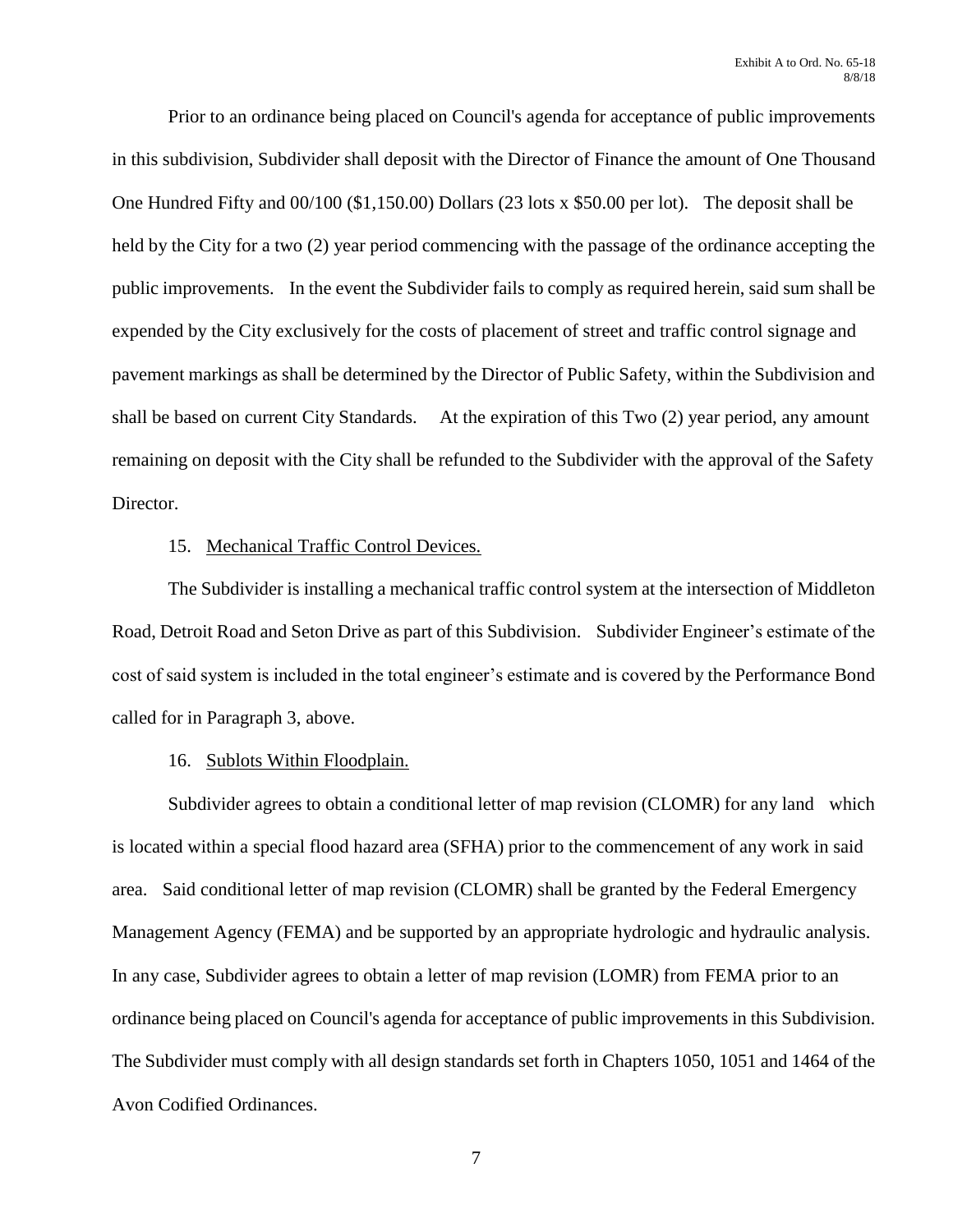#### 17. Model Home.

The City of Avon hereby grants Subdivider an exception to the City's subdivision regulations and will allow a building permit for the construction of Two (2) model homes in the Subdivision prior to acceptance of dedication of public improvements by City Council. However, prior to the issuance of said building permits, Subdivider must have constructed all utilities and a street in front of the model home(s). A sidewalk shall be constructed in front of the model home(s) immediately upon completion of the model home(s). No occupancy permit will be issued for the model home(s) until construction of all public improvements in the Subdivision is completed, and an ordinance accepting the dedication of public improvements in the Subdivision is passed by City Council.

## 18. Assessments.

Subdivider agrees to pay all outstanding assessments to the appropriate governmental entity. Conclusive proof that said assessments have been paid must be submitted to the Finance Director prior to an ordinance being placed on Council's agenda for acceptance of public improvements in this Subdivision.

## 19. Payment or Satisfaction of Delinquent or Outstanding Obligations.

Unless otherwise specified in this document, prior to this Subdivider's agreement being placed on Council's Agenda for approval by ordinance, any monies owed by the Subdivider to the City of Avon, as determined by the City Finance Director, and which remain unpaid, shall be paid by the Subdivider or approved as satisfied by the City Finance Director.

## 20. Miscellaneous Provisions.

## Off-Site Public improvements.

Where applicable, the Subdivider agrees to construct and install off-site public improvements pursuant to plans and specifications approved by the City of Avon. The financial guarantees for said off-site public improvements have been included in the Performance Bond and Maintenance Bond set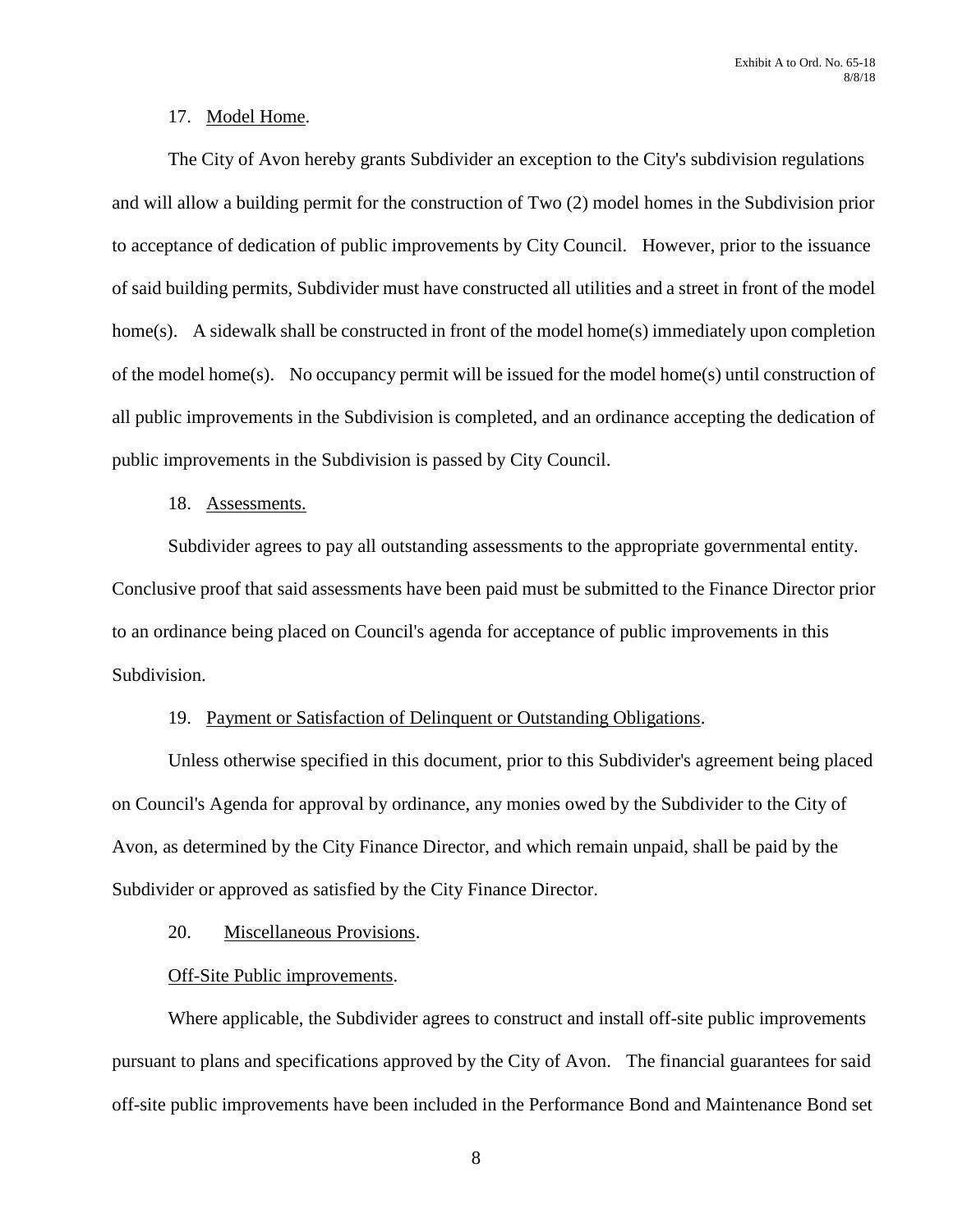forth in this Agreement.

#### Off-Site Storm Drainage.

Where applicable, the Subdivider agrees to comply with plans and off-site drainage approved by the City Engineer and shall perform the clearing and cleaning of ditches and land reasonably necessary at its expense. The City will provide the Subdivider with access to land owned and controlled by the City for this purpose and the Subdivider shall be responsible for obtaining licenses or easements on all private lands necessary to satisfy the drainage plans approved by the City Engineer.

#### 21. Time for Completion of Public improvements.

All public improvements are to be completed within a period of Twelve (12) months from Council's adoption of the ordinance approving this Subdivider's Agreement unless Council extends this period of time by legislative action. In the event that construction of public improvements is not instituted within this Twelve (12) month period or within the period pursuant to an extension granted by the City, Subdivider shall, if requested by the City Engineer, provide new engineering estimates of cost of construction of public improvements for the Subdivision and the City Engineer may require, if necessary, the performance bond, maintenance bond and engineering and legal fee deposits to be updated to reflect the revised Engineer's estimate of cost.

## 22. Actual Costs of Public improvements.

The Subdivider, prior to passage of ordinance accepting public improvements, shall submit to the Finance Director of the City the actual costs of public improvements itemized as to roadway (length, width, type, unit cost, street name), traffic control (signalization, location, cost), sanitary sewers (length by size, unit cost, street location), storm sewers (length by size, unit cost, street location) water distribution (length by size, unit cost, street location), park/bike trail(s) (if applicable, length, width, unit cost, location) and pump station(s) (if applicable, cost, location, description) that are to be accepted by the City. The costs for these items shall include all incidentals such as hydrants, valves,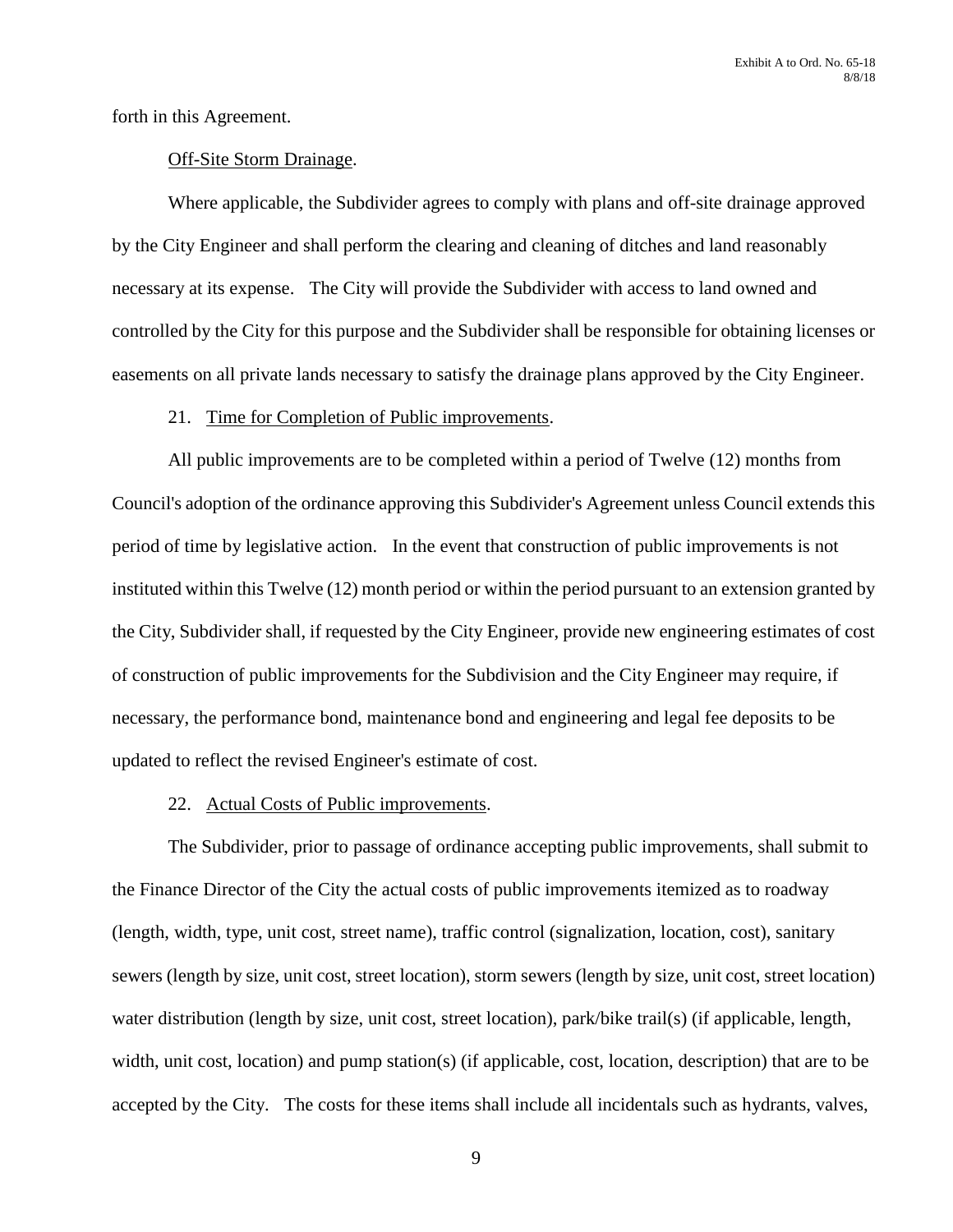manholes, catch basins, etc., as necessary to construct the improvement.

#### 23. Engineer's As-Built Documents.

Subdivider shall file with the City Planning Department as-built documents per City Construction Standards and City Planning Ordinances prior to an ordinance being placed on Council's agenda for acceptance of public improvements in this Subdivision. The as-built documents shall be submitted in hard copy and in electronic form. Electronic copy shall be submitted on the appropriate digital media in DWG and PDF formats.

#### 24. Stormwater Drainage Improvement Fund.

Prior to being placed on Council's agenda for acceptance of improvements in this Subdivision, Subdivider shall deposit with the Director of Finance the sum of Ten Thousand One Hundred Eighty Two and 70/100 (\$10,182.70) Dollars (\$793.15 x 12.8383 acres). This deposit shall be placed into City Fund No. 273 in accordance with ACO  $$1050.17(b)$ .

## 25. Storm Water Detention and Fee.

Due to the location of this Subdivision, the City Engineer requires on-site storm water detention. The Subdivider's engineers estimated cost of construction of on-site storm water detention in this Phase, including the cost of land, totals \$72,680.00. The City's storm water detention fee for this phase of development is calculated to be \$59,910.19. (Developed Area (12.8383 Acres x \$4,666.52/Acre.) As such, the actual cost of construction of stormwater detention being installed by the Subdivider exceeds the storm water detention fee for this phase. Therefore, pursuant to Ordinance No. 44-93, no storm water detention fee is due.

## 26. Homeowners Association, Storm Water Detention Area, Common Areas and Easements.

Subdivider shall require the formation of a Homeowner's Association which shall assume responsibility for all maintenance, upkeep, repair, replacement and management of the storm water detention area or other common area. The rules of the Homeowner's Association shall prohibit the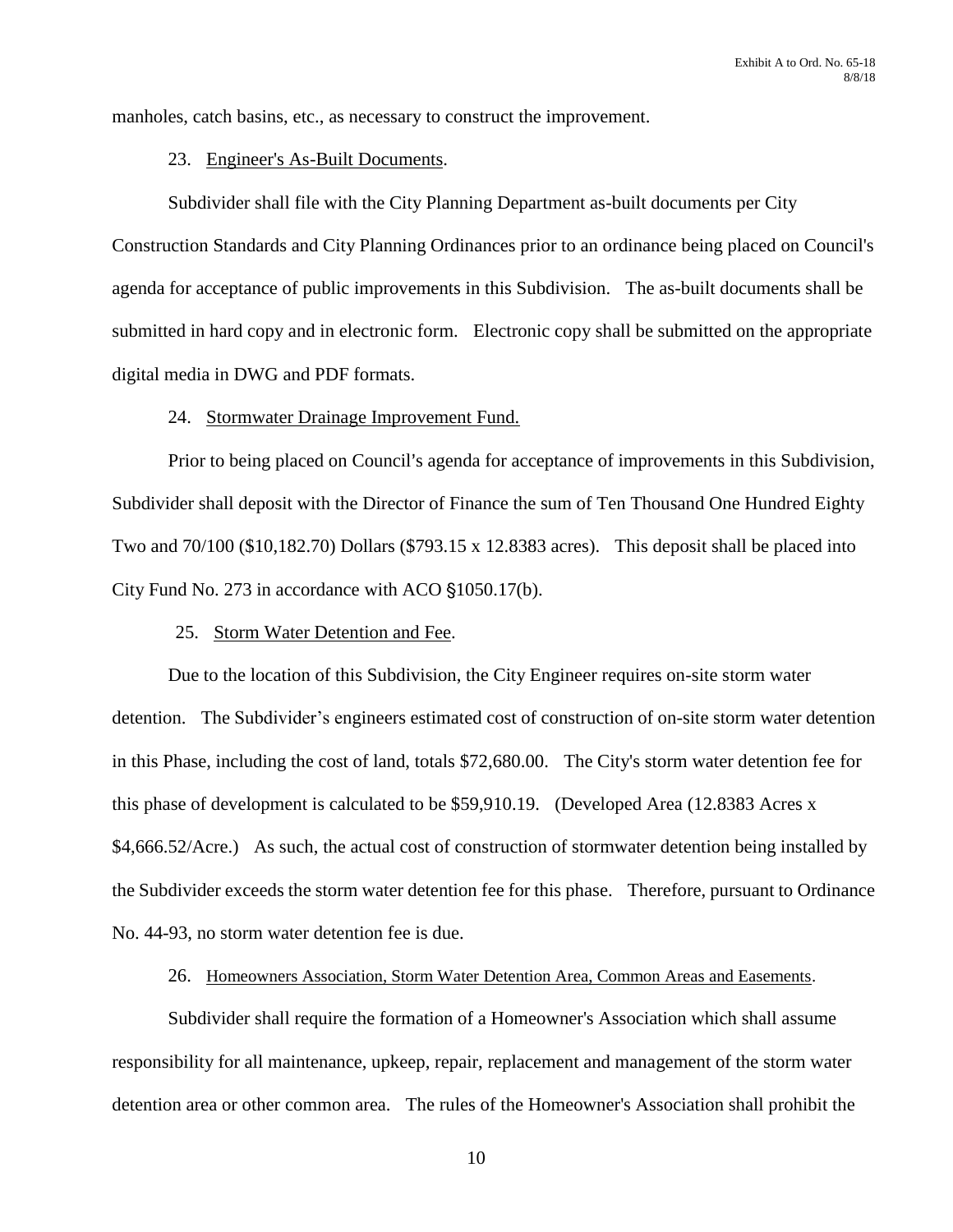construction of any improvement or structure or the retention of any obstruction of any kind in the storm water detention area, common areas or easements. Said rules shall include the establishment of a special fund approved by the City Engineer and Law Director for the sole purpose of maintaining the storm water detention area and its pertinent easements.

Prior to an ordinance being placed on Council's agenda for acceptance of public improvements in this Subdivision, the rules or bylaws of the Homeowner's Association shall be approved by the Director of Law of the City, and reference to the rules or bylaws of the Homeowner's Association shall be contained in the recorded Plat. All conveyances by the Subdivider shall contain deed restrictions referring to the requirement of membership in the Homeowner's Association. Should the Homeowner's Association fail to maintain the storm water detention area or other common areas, the City may enter upon the land and perform any necessary maintenance, repair or replacement, and shall charge all costs incurred by the City, including legal and engineering fees, to the Homeowner's Association and/or the individual property owners in the Subdivision. Easements for this purpose, acceptable to the City Engineer and Law Director, shall be provided by Subdivider. Compliance with this Section shall be a condition precedent to issuance of Building Permits.

#### 27. Maintenance and Repair of Storm Sewers Not Located Within The City Right-of-Way.

The Homeowner's Association and/or individual property owners shall be responsible for the maintenance and repair of all storm sewers located within the Subdivision other than those located within the City right-of-way. In the event that the Homeowner's Association and/or property owners fail to keep in good repair and maintain said storm sewers, the City, upon notice to the Homeowner's Association and/or property owners, shall have the right to enter upon the Subdivision lands and perform any repairs deemed necessary to avoid or abate any conditions which obstruct the flow of storm water in order to assure proper drainage. All costs incurred by the City for repairs and maintenance of the storm sewers shall be charged against the Homeowner's Association and/or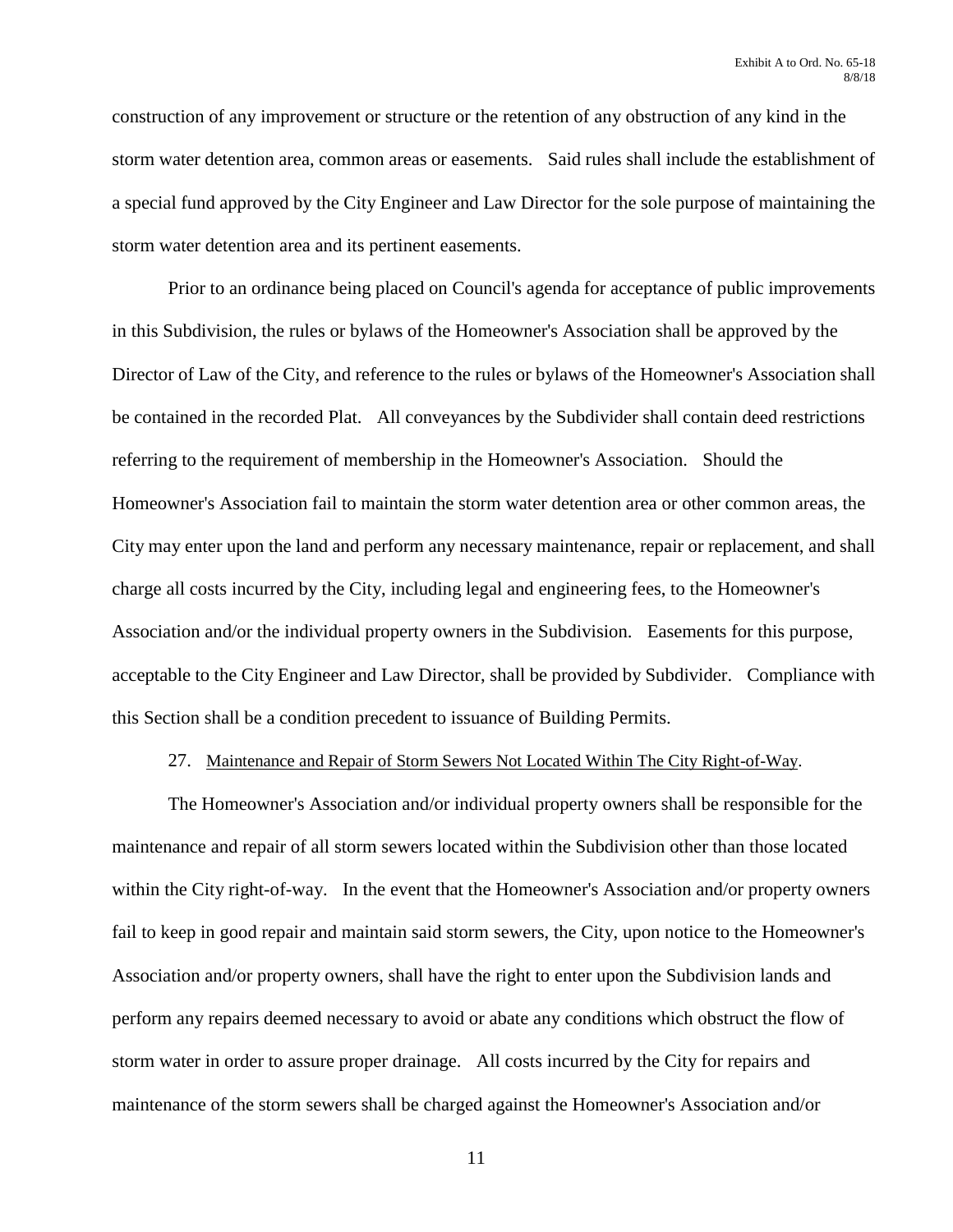property owners.

#### 28. Compliance by Subdivider as Condition Precedent to Subsequent Development or Phases.

Subdivider acknowledges and agrees that he will fully comply with all terms and conditions contained herein as a condition precedent for the commencement of any subsequent development or phase of development within the Subdivision and the City may withhold approval of any such subsequent development or public improvements until such time as the Subdivider fulfills all the terms, conditions and requirements set out herein.

#### 29. Inspection and Maintenance Agreement.

In accordance with ACO  $$1050.08(d)$ , an Inspection and Maintenance Agreement must be accepted by the City Engineer prior to the passage of an Ordinance authorizing the final plat and Subdivider's Agreement for this phase of the subdivision.

#### 30. License to Enter Upon Private Streets, Driveways, and Parking Areas.

Subdivider herein agrees to grant to the City of Avon (i.e., Fire Department, Police Department, Service Department and the like), a license to enter upon any private streets, driveways, or parking areas within the Subdivision for the purposes of carrying out patrolling and security and necessary governmental functions. While present on said private premises, public employees or agents for the various departments shall have those rights, privileges, defenses and immunities granted City employees set forth in Ohio Revised Code including but not limited to Chapter 2744.

#### 31. Breach of Contract.

The Subdivider further agrees that any violation of or non-compliance with any of the provisions and stipulations of this Agreement shall constitute a breach of contract. A breach of contract shall also be deemed to have occurred in the event of the Subdivider's failure to perform work at the Subdivision for a period of One Hundred Twenty (120) days, the Subdivider's insolvency, appointment of a receiver, filing of a voluntary or involuntary petition in bankruptcy, the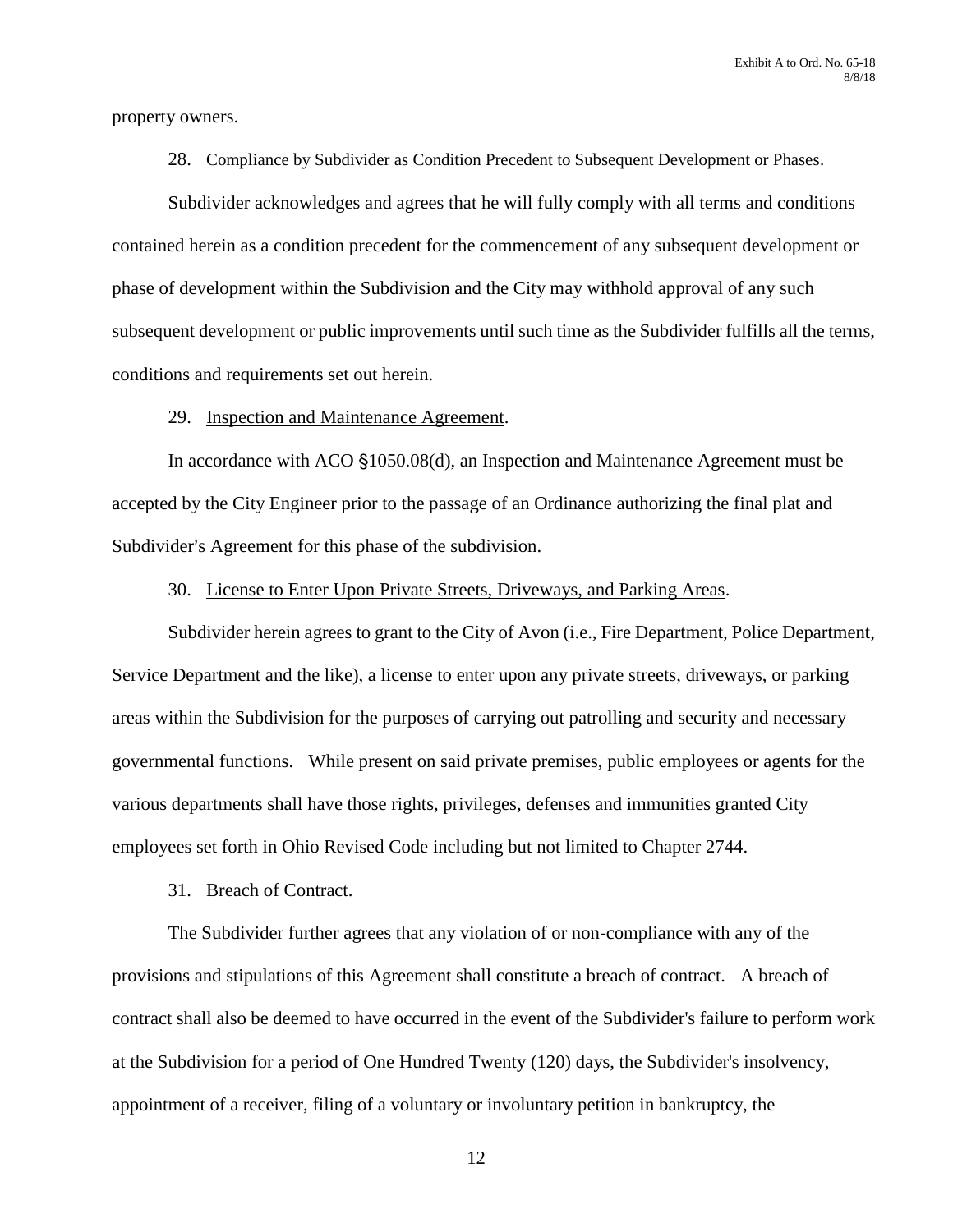commencement of a foreclosure proceeding of a lien against the Subdivision property, or its conveyance in lieu of foreclosure. The City agrees that in the event of a breach, it shall provide Subdivider with notice thereof in writing. Should Subdivider fail to remedy the breach, to the satisfaction of the City, within Thirty (30) days after receiving notice thereof from the City, the Engineer of the City shall have the right to stop the work forthwith and use Subdivider's guarantees for such purpose and require Subdivider to pay any additional amount required to complete the work.

#### 32. Preservation and Restoration of Property.

Subdivider shall maintain the work during construction and until final acceptance. This maintenance shall constitute continuous and effective work prosecuted as required with adequate equipment and forces to the end that the roadbeds, road surfaces and structures are kept in satisfactory condition at all times.

Subdivider shall be responsible for all damage or injury to property of any character, including roadbeds and road surfaces, during the prosecution of the work, resulting from any act, omission, neglect or misconduct in his manner of method of executing said work satisfactorily, or due to his non-execution of said work, or at any time due to defective work or materials, and said responsibility shall not be released until the work shall have been completed and accepted. When or where any direct or indirect damage or injury is done to public or private property by or on account of any act, omission, neglect or misconduct in the execution of the work or in consequence of the non-execution thereof on the part of contractor, he shall restore, at his own expense, such property to a condition similar or equal to that existing before such damage or injury was done, by repairing, rebuilding, or otherwise restoring as may be directed, or he shall make good such damage or injury, in an acceptable manner.

In the event of any damage or injury to property as stated herein, all deposits and financial guarantees set forth in this Agreement shall be retained by the City and not released until such time as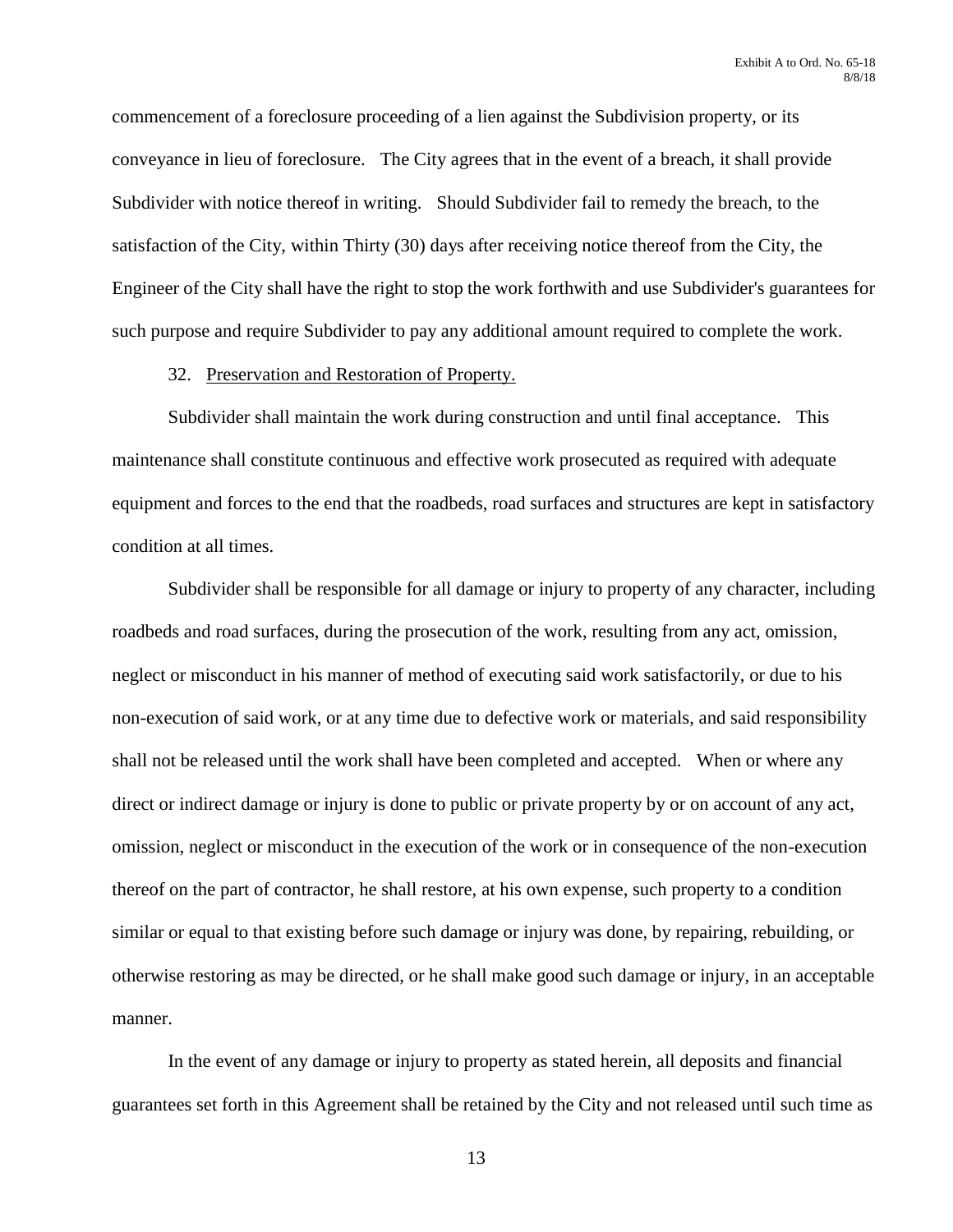the appropriate repairs are made and acceptable to the City Engineer and Law Director.

## 33. Ingress and Egress.

Subdivider shall restrict all movement of loads, vehicles and other equipment into and from site in strict accordance with a route approved by the City Service Director.

## 34. Cleaning Up.

During the construction, the Subdivider shall keep the site of the work and adjacent premises as free from material, debris and rubbish as is practicable and shall remove this waste entirely and at once, if, in the opinion of the City, such material, debris or rubbish constitutes a nuisance, a safety hazard or is objectionable in any way to the public.

Upon completion and before final acceptance of the work, the Subdivider shall remove from the site of the work and adjacent premises all machinery, equipment, surplus materials, false work, excavated and useless materials, rubbish, temporary buildings, barricades and signs, and shall restore the site to the same general conditions that existed prior to the commencement of its operations.

The Subdivider shall clean off all cement streaks or drippings, paint smears or drippings, rust stains, oil, grease, dirt, and any other foreign materials deposited or accumulated on any portion of its work, or existing work, due to its operations.

In the event Subdivider fails to comply as set forth herein, the City shall perform the necessary work to accomplish the clean up set forth herein and shall charge the Subdivider for said work.

In the event of non-compliance as stated herein, all deposits and financial guarantees set forth in this Agreement shall be retained by the City and not released until such time as the appropriate clean up is made and acceptable to the City Engineer and Law Director.

#### 35. Warranty Against Defects.

Subdivider shall warrant all Subdivision public improvements to be free from defects and shall make all necessary repairs or modification to the Subdivision for a period of Three (3) years from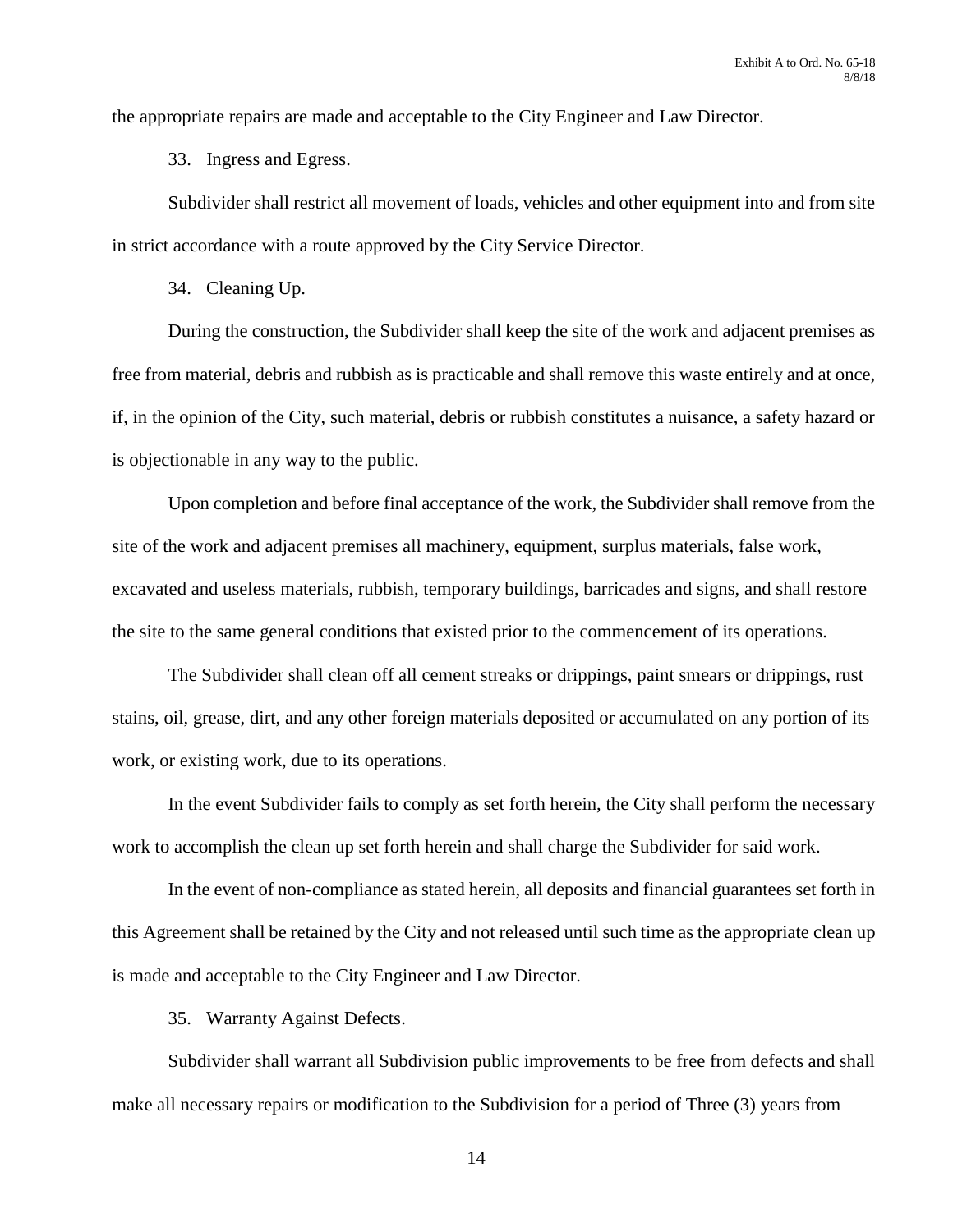acceptance of dedication of public improvements of the final phase of the Subdivision by the City of Avon. If the Subdivider fails to meet the warranty obligations in a timely manner, the City of Avon may contract with any other party for the necessary work or use its own employees to perform the work and to be reimbursed by the Subdivider or, if sufficient funds are available, to draw upon the financial guarantees provided in this Agreement.

#### 36. City Ordinance and Regulations, Survival of Agreement, Non-Waiver.

Nothing in this Subdivider's Agreement shall constitute a waiver of the rights of the Parties, including local government sovereign immunity. All City Ordinances and Regulations not inconsistent with this Agreement shall remain in full force and effect, and shall be binding upon and control construction and development of the Subdivision, and nothing contained in this Agreement, nor acceptance of dedication of public improvements by the City, shall limit the effect of same, including, but not limited to, design and construction, planting of trees, street lighting, conveyance of required easements, payment of storm drainage fees, park fees, sewer tap fees, and any other requirements of the Codified Ordinances of the City.

## 37. A.D.A. Compliance.

Subdivider shall fully comply with all relevant requirements of the Americans with Disabilities Act and all site public improvements subject to this law must be approved prior to construction by the City of Avon A.D.A. Coordinator.

## 38. Severability Clause.

If any part, clause, provision or condition of this Subdivider's Agreement is held to be void, invalid, or inoperative, such party, clause, provision or condition will be severed and will not render invalid the remaining portions of this Agreement.

## 39. Obligation to Notify.

Subdivider shall notify, in writing, any transferee of the Subdivision or any lot located in the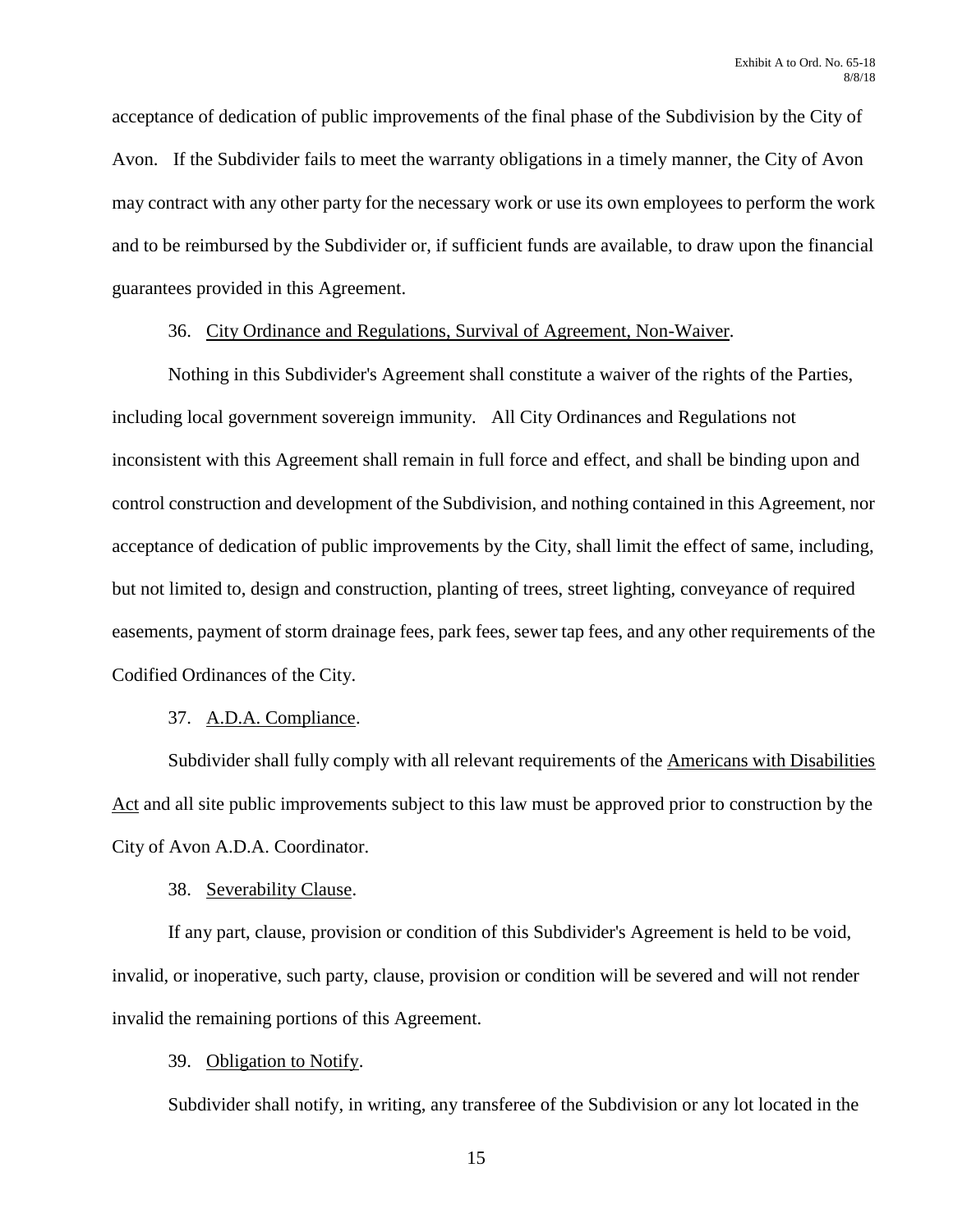Subdivision of the existence, terms and conditions contained in this Agreement and any easements or restrictions required hereunder. The Subdivider shall provide the City with a copy of said written notification immediately thereafter.

## 40. Addresses of Parties for Purpose of Notice.

All notices and communications between parties pursuant to this Agreement shall be made upon the City through the Office of the Mayor at Avon City Hall, 36080 Chester Road, Avon, Ohio 44011, and upon the Subdivider at 387 Medina Road, Suite 1700, Medina, Ohio 44256.

41. Parties Bound.

This Agreement shall be binding upon and inure to the benefit of the Subdivider, its builders, contractors, subcontractors, its heirs, executors, administrators, agents and assigns, and shall further be binding upon and inure to the City and its assigns.

42. Modification or Amendment.

This Subdivider's Agreement shall not be modified, amended or assigned except by a written instrument signed by Subdivider, the Subdivider's Assignee, and the Mayor or other authorized agent of the City of Avon and approved by vote of a majority of the members of City Council.

43. Applicable Law and Venue. This Agreement shall be subject to and governed by the laws of the State of Ohio and any dispute between the parties shall be filed in Lorain County, Ohio.

**IN WITNESS WHEREOF**, this Subdivider's Agreement is executed at Avon, Ohio, this

 $day of$ ,  $2018$ .

l

# WITNESSES: **PULTE HOMES OF OHIO**

 $\overline{\mathbf{B}}$  By:

Brad Piroli, Vice President Pulte Homes of Ohio, LLC